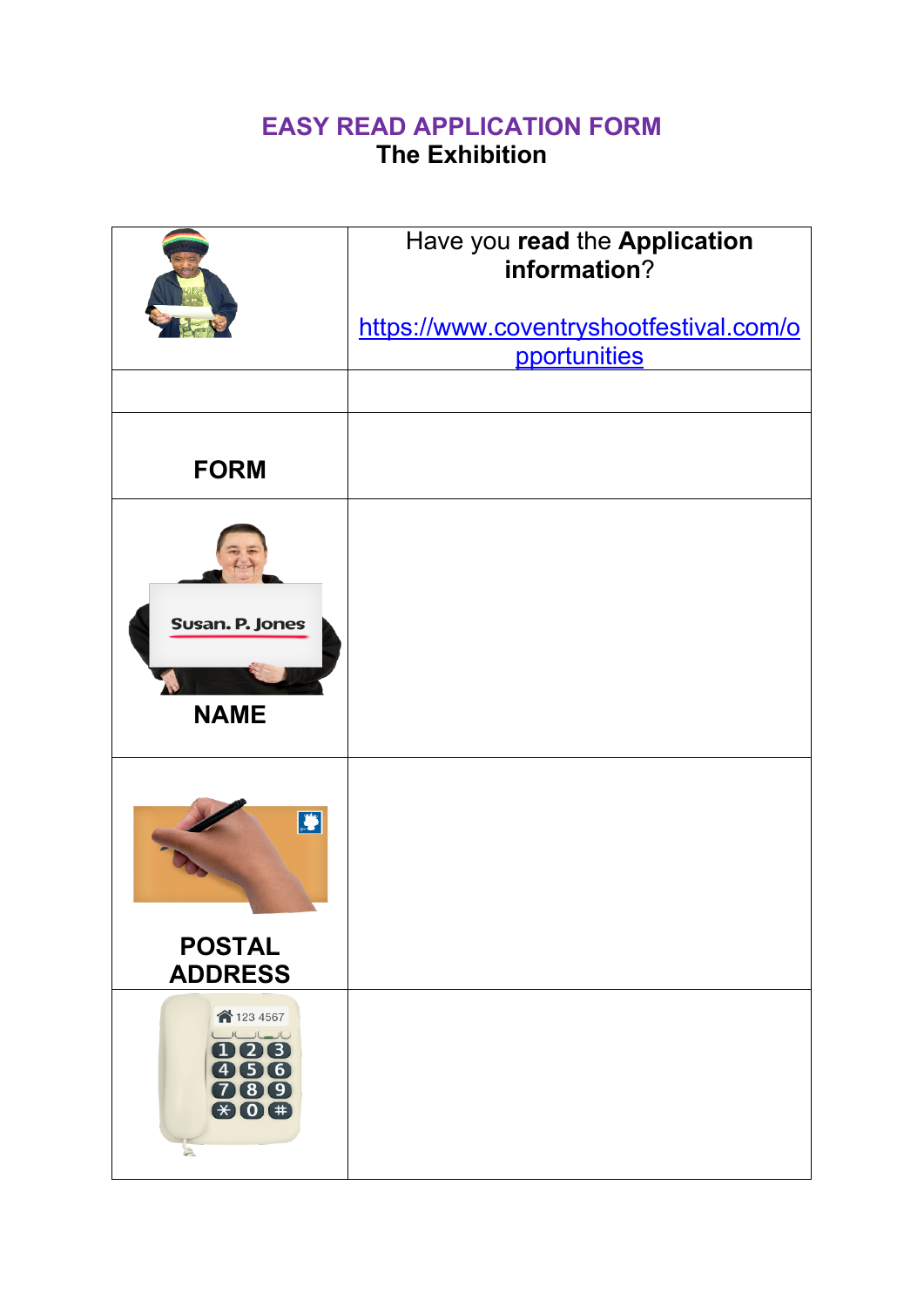| <b>TELEPHONE</b><br><b>NUMBER</b>        |    |
|------------------------------------------|----|
| you@mail.cor<br>a                        |    |
| <b>EMAIL ADDRESS</b>                     |    |
|                                          |    |
| <b>NUMBER OF</b><br><b>ARTISTS</b>       |    |
|                                          | 1, |
|                                          | 2. |
|                                          | 3. |
| <b>WHAT IS THE</b><br><b>ART CALLED?</b> | 4. |
|                                          | 5. |
|                                          |    |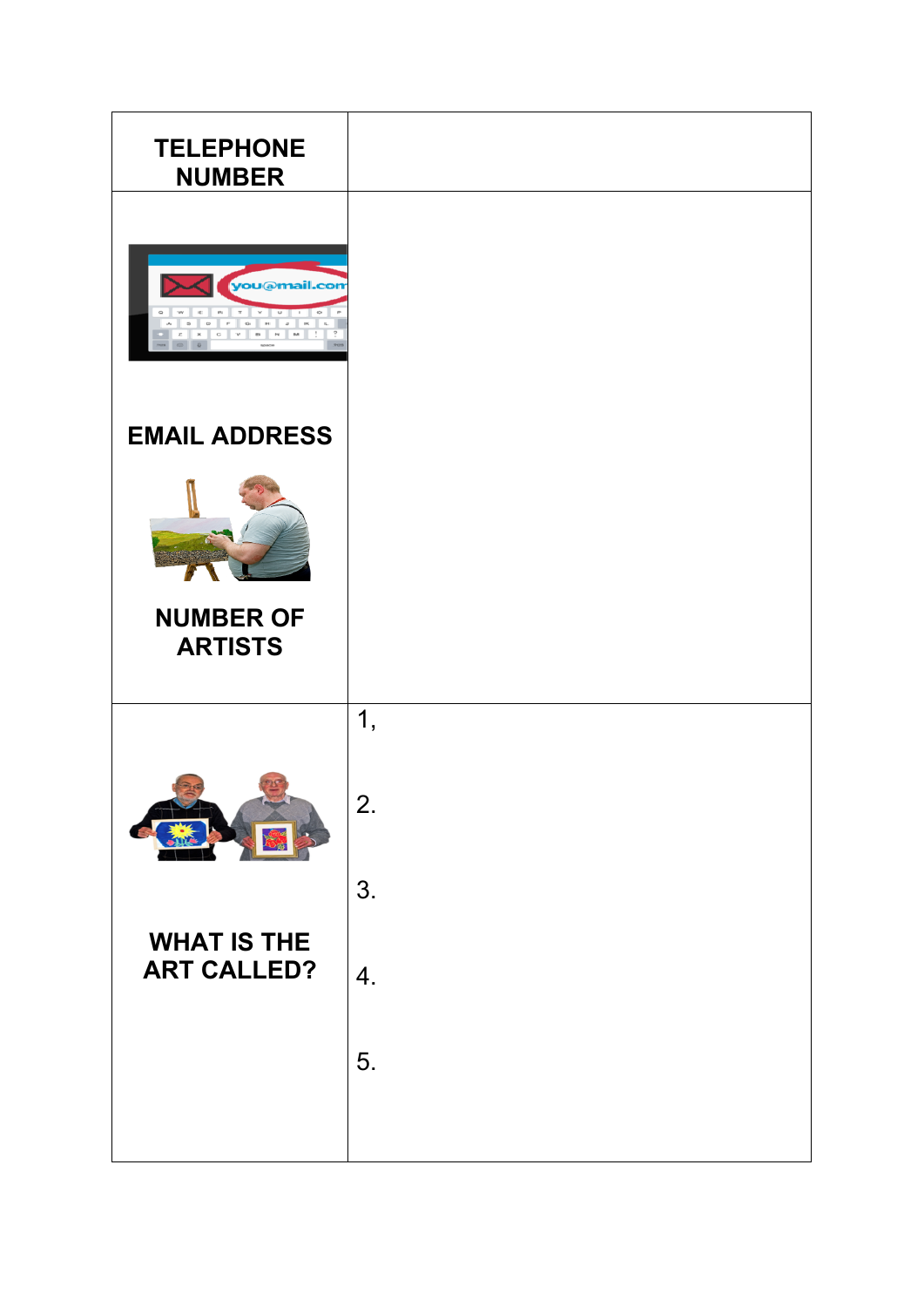**Write or Record - about you the artist or your groups work. (Approximately 250 words)** 

**Write or record - about the work you wish to present at the Exhibition (Approximately 250 words):**

**Write or record - Is your work finished? Has it been viewed anywhere ( Approximately 100 words):**

**Write or record - What are your technical and equipment needs to exhibit the work? (Approximately 100 words):**

**Write or record - Please provide marketing copy which best describes you and your work. If your work is selected this text may be used to promote your show in our marketing materials. (Approximately 100 words)**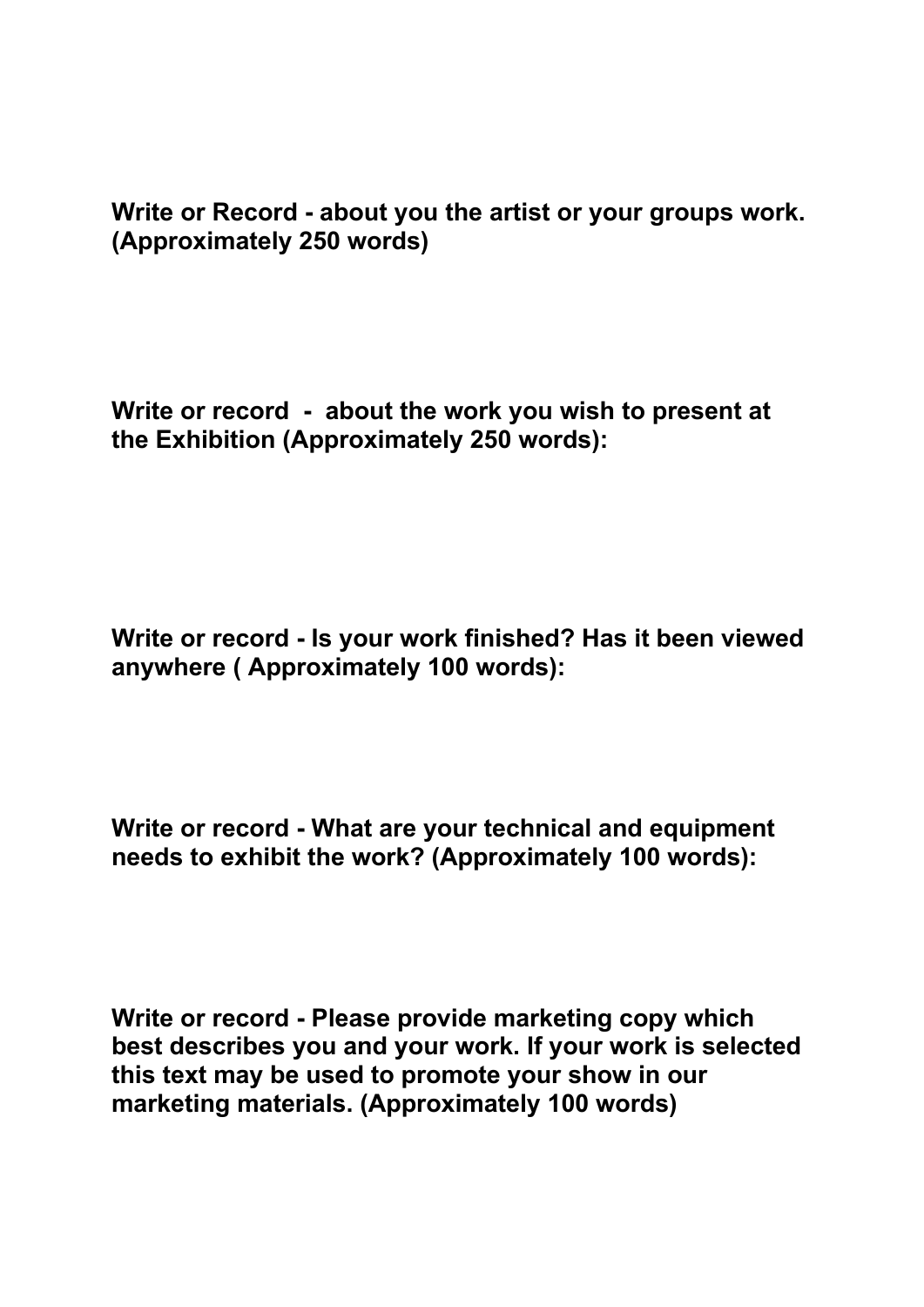## **HOW TO APPLY Checklist**

| anuary<br>14 | <b>Deadline for application is</b><br>Friday January 14th at 10am             |
|--------------|-------------------------------------------------------------------------------|
| Have you?    | Completed or recorded the<br>application form                                 |
|              | Filled in the Equal<br>opportunities and Monitoring<br>Form.                  |
|              | Sent links for up to 7 images<br>of your artwork                              |
|              | Have you sent weblinks or<br>press coverage of your work if<br>you have them? |

Email to shootfestival@gmail.com with the subject line **'Application: Exhibition 2022'.**